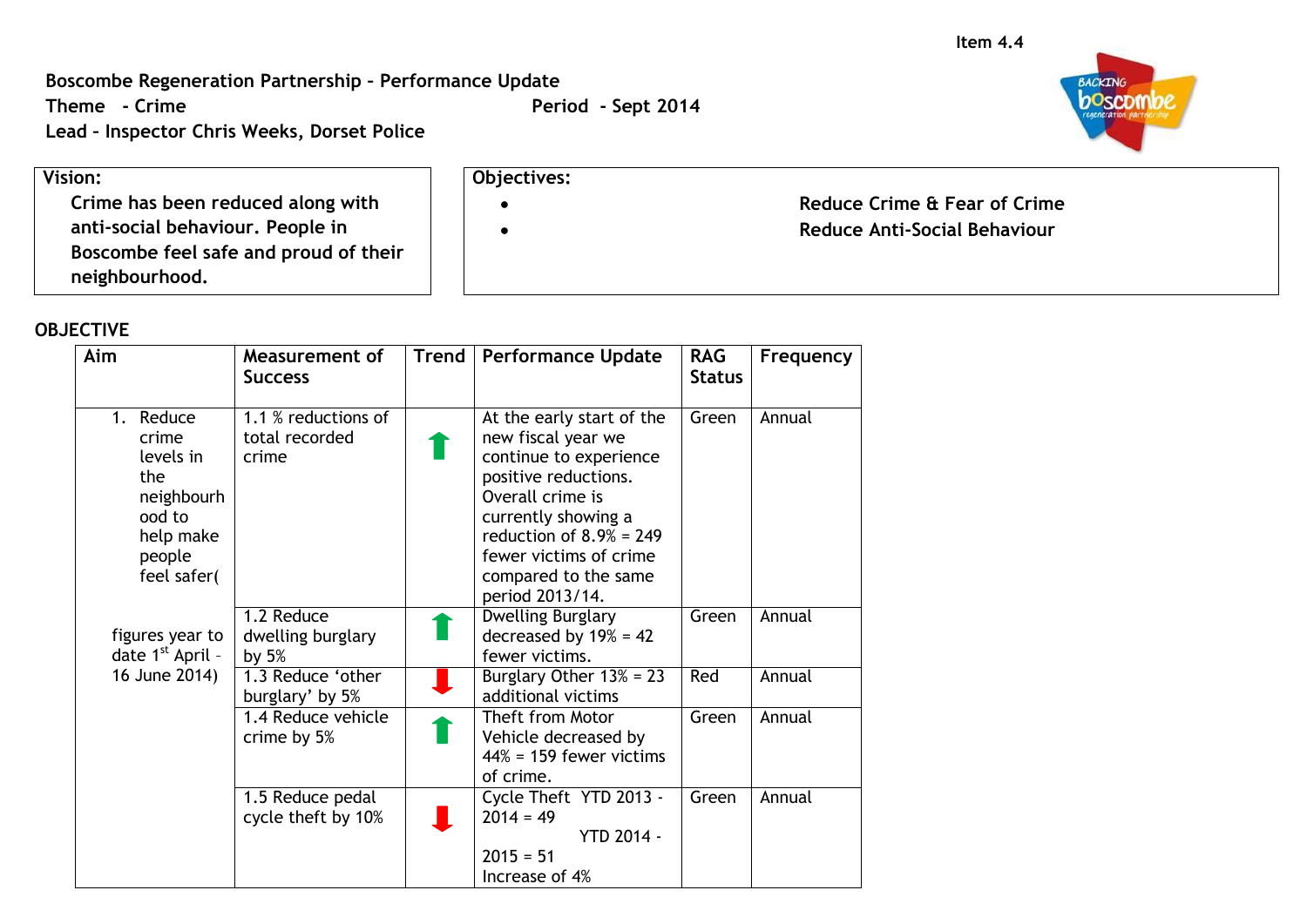|                                                                                      | 1.6 Increase<br>detection rate from<br>23.4% to 28%                                                                                        | Detection rate 23.7%<br>(Decrease of 0.6%YTD)                                                                                                                                                                                                                                                                                                                                                                                                       | Amber | Annual |
|--------------------------------------------------------------------------------------|--------------------------------------------------------------------------------------------------------------------------------------------|-----------------------------------------------------------------------------------------------------------------------------------------------------------------------------------------------------------------------------------------------------------------------------------------------------------------------------------------------------------------------------------------------------------------------------------------------------|-------|--------|
|                                                                                      | 1.7 Increase from<br>25% Boscombe<br>residents feeling<br>safe outside after<br>dark                                                       | 33% feel safe outside<br>after dark                                                                                                                                                                                                                                                                                                                                                                                                                 | Green | Annual |
| 2.<br>Ensure a<br>focused<br>police<br>presence<br>in<br><b>Boscombe</b><br>Precinct | 2.1 Increased<br>engagement at<br>police contact<br>point outside<br>McDonalds (number<br>of days area<br>achieves a police<br>deployment) | 'Police Box' unveiled to<br>Public on Tuesday 08 <sup>th</sup><br>April and is now staffed<br>Mon - Sat between hours<br>of 0900 - 1700.<br>Feedback from local<br>community, traders and<br>visitors is extremely<br>positive.                                                                                                                                                                                                                     | Green | Annual |
|                                                                                      | 2.2 Greater<br>engagement with<br>the Precinct's<br>retail properties                                                                      | Sgt Amey attends all<br><b>Boscombe Business</b><br>Forum meetings,<br>presents monthly crime<br>updates and initiatives,<br>addresses concerns and<br>feedback.                                                                                                                                                                                                                                                                                    | Green | Annual |
|                                                                                      | 2.3 Growth of<br>shopwatch/Business<br>Watch                                                                                               | Businesswatch has now<br>relaunched managed by<br><b>Guarding UK (Sovereign</b><br>Centre Security) and<br>currently has 34<br>members. Meetings are<br>monthly and attended<br>by SNO & Partnership<br>Sgt. Problem with new<br>generation radio system<br>has seen a lack of<br>confidence in the<br>system by the retail<br>trade and membership<br>has reduced. GUK have<br>returned to traditional<br>ppt radio system and<br>will be actively | Green | Annual |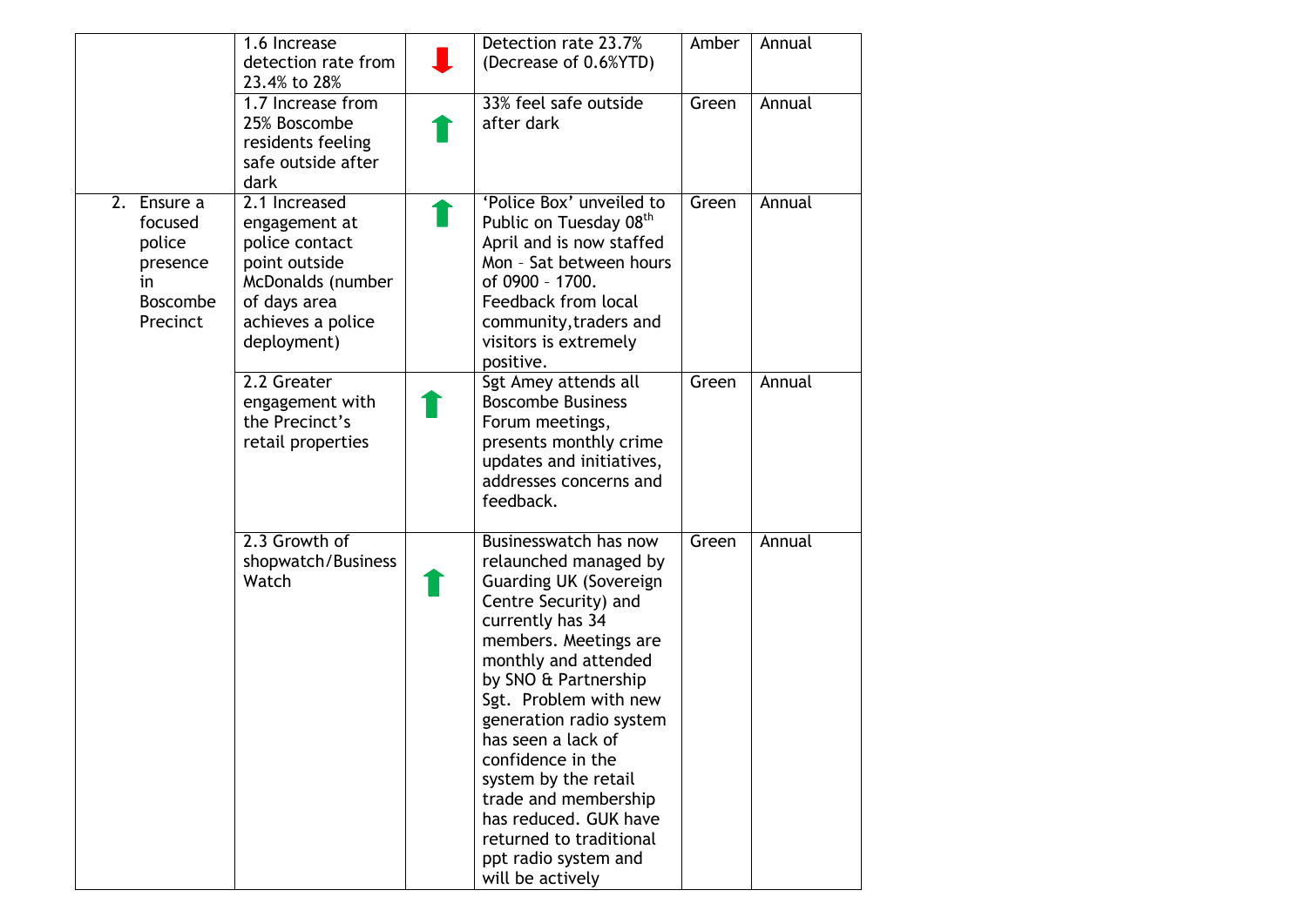|                                                                        |                     | promoting the new                                               |       |         |
|------------------------------------------------------------------------|---------------------|-----------------------------------------------------------------|-------|---------|
|                                                                        |                     | system to increase                                              |       |         |
|                                                                        |                     | membership.                                                     |       |         |
|                                                                        | 2.4 Precinct        | Two CSPO's (Community                                           | Green | Ongoing |
|                                                                        | Policing Proposal - | Safety Patrol Officers)                                         |       |         |
|                                                                        | <b>CSAS</b>         | commenced their duties                                          |       |         |
|                                                                        |                     | employed by Guarding                                            |       |         |
|                                                                        |                     | UK on $19th$ May 2014.                                          |       |         |
|                                                                        |                     | They have been well                                             |       |         |
|                                                                        |                     | received in the                                                 |       |         |
|                                                                        |                     | community and having a                                          |       |         |
|                                                                        |                     | positive affect on local                                        |       |         |
|                                                                        |                     | issues. A third (zero hrs)                                      |       |         |
|                                                                        |                     |                                                                 |       |         |
|                                                                        |                     | employee is undergoing                                          |       |         |
|                                                                        |                     | police vetting but has                                          |       |         |
|                                                                        |                     | been fully trained. The                                         |       |         |
|                                                                        |                     | scheme officially                                               |       |         |
|                                                                        |                     | launched on 8 <sup>th</sup> July                                |       |         |
|                                                                        |                     | 2014 at 11am within the                                         |       |         |
|                                                                        |                     | Sovereign Centre.                                               |       |         |
|                                                                        |                     | Feedback and crime /                                            |       |         |
|                                                                        |                     | asb figures continues to                                        |       |         |
|                                                                        |                     | support this approach to                                        |       |         |
|                                                                        |                     | policing the Precinct.                                          |       |         |
|                                                                        |                     | Considerations being                                            |       |         |
|                                                                        |                     | given to potential for                                          |       |         |
|                                                                        |                     | additional powers and                                           |       |         |
|                                                                        |                     | increase of CSAS foot                                           |       |         |
|                                                                        |                     | print. Bid will be made                                         |       |         |
|                                                                        |                     | at next board meeting                                           |       |         |
|                                                                        |                     | for year 2 funding. 20K                                         |       |         |
|                                                                        |                     | from Coastal bid                                                |       |         |
|                                                                        |                     | achieved with 40k to                                            |       |         |
|                                                                        |                     | secure.                                                         |       |         |
|                                                                        |                     | Note RBGH are                                                   |       |         |
|                                                                        |                     | considering CSAS on                                             |       |         |
|                                                                        |                     | their footprint.                                                |       |         |
|                                                                        | 3.1 Number of       |                                                                 | Green |         |
|                                                                        |                     |                                                                 |       |         |
|                                                                        | warrants executed   |                                                                 |       |         |
|                                                                        |                     |                                                                 |       |         |
|                                                                        |                     |                                                                 |       |         |
| $\overline{3.}$ Drive out<br>drug<br>dealers by<br>informatio<br>n led | misuse of drugs     | Operation Furlong has a<br>focus on 'on street drug<br>dealing. |       | Ongoing |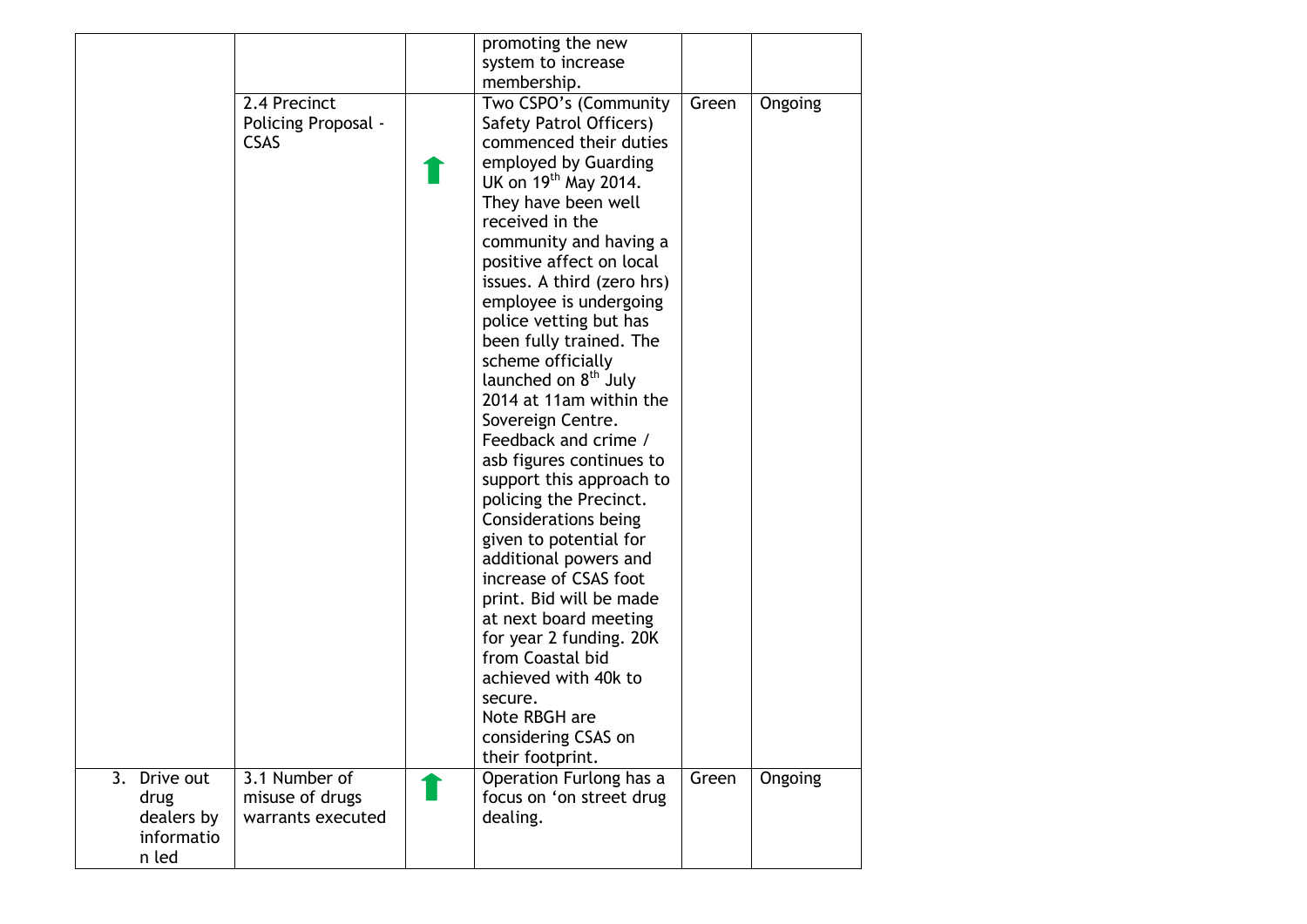| enforceme<br>nt activity.                                         | 3.2 Decrease from<br>83% of Boscombe<br>residents seeing<br>drug dealing as a<br>problem in<br>Boscombe. | Now 81% in 2013<br>resident survey.<br>Decrease of 8% from<br>2012.                                                                                                                                                                                                                                  | Green | Annual  |
|-------------------------------------------------------------------|----------------------------------------------------------------------------------------------------------|------------------------------------------------------------------------------------------------------------------------------------------------------------------------------------------------------------------------------------------------------------------------------------------------------|-------|---------|
|                                                                   |                                                                                                          | Paula Roberts (ex crime<br>reporter Daily Echo) now<br>employed by DP to<br>promote and control<br>appropriate media<br>messages.                                                                                                                                                                    | Green | Ongoing |
|                                                                   |                                                                                                          | Local Cllrs invited to as<br>many drugs related<br>Warrants / operations as<br>practical. Passive drugs<br>dog tactic used in<br>Precinct.                                                                                                                                                           | Green | Ongoing |
|                                                                   |                                                                                                          | Positive enforcement<br>activity- a culture of<br>'you tell us, we will take<br>action' continues.                                                                                                                                                                                                   | Green | Ongoing |
|                                                                   | 3.3 Increase the<br>membership of<br>Boscombe landlord<br>group.                                         | The inaugural meeting<br>of the new Boscombe<br>Landlords Forum will be<br>held at the Town Hall on<br>Weds $25th$ June 2014. To<br>be chaired by Boscombe<br>Projects Officer and<br>supported by Boscombe<br>Regeneration Inspector.<br>All locally based lettings<br>agents/landlords<br>invited. | Amber | Ongoing |
| 4. Ensure<br>persons<br>released<br>from<br>prison are<br>located | 4.1 Reduction in<br>numbers of<br>allocations from<br><b>HMP</b>                                         | <b>Operation Galaxy:</b><br>Partnership link with<br><b>Probation and Prisons</b><br>(nationally) now in place<br>with info sharing<br>relevant to Boscombe                                                                                                                                          | Green | Ongoing |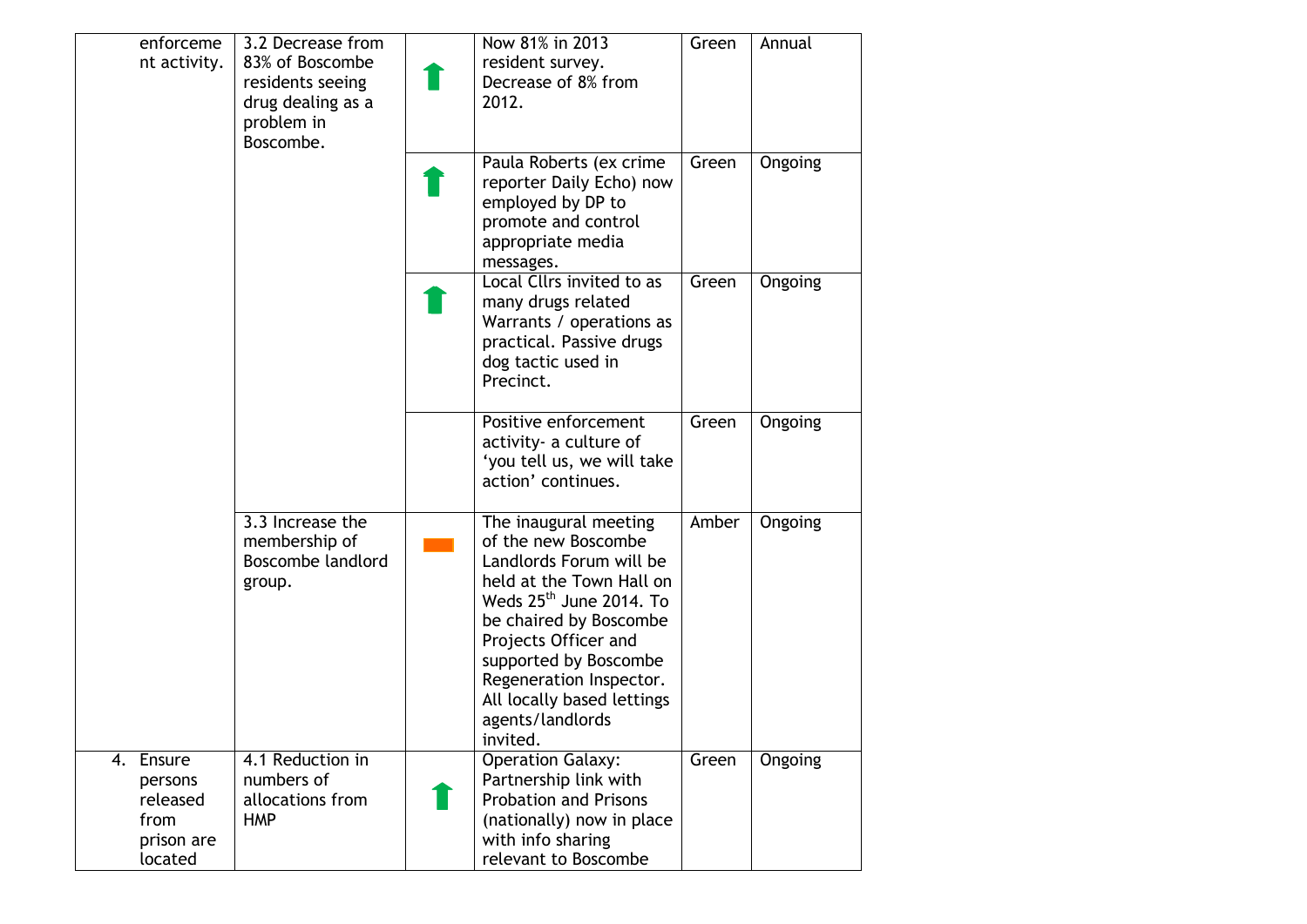| where they      |  | tf's to Police and                                   |       |           |
|-----------------|--|------------------------------------------------------|-------|-----------|
| will<br>receive |  | Housing taking place.                                |       |           |
| support         |  | Awaiting agreement of                                | Amber | Ongoing   |
| and are         |  | processing analytical                                |       |           |
| not             |  | data to take place in                                |       |           |
| encourage       |  | order to risk assess                                 |       |           |
| d to            |  | (RAG)                                                |       |           |
| reoffend        |  | all HMO accommodation                                |       |           |
| due to          |  | (as per phase 1 in                                   |       |           |
| peer            |  | respect of supported                                 |       |           |
| pressure or     |  | accom).                                              |       |           |
| life            |  | Multi agency inspection                              | Green | Ongoing   |
| circumstan      |  | of supported                                         |       |           |
| ces.            |  | accommodation                                        |       |           |
|                 |  | programme continues. 8                               |       |           |
|                 |  | of the top ten have now                              |       |           |
|                 |  | been completed with                                  |       |           |
|                 |  | two more planned over                                |       |           |
|                 |  | the next 8 weeks.                                    |       |           |
|                 |  | Voluntary Code of                                    | Amber | Ongoing   |
|                 |  | Practice amended and                                 |       |           |
|                 |  | utilised as a guide to<br>best practice. Strategic   |       |           |
|                 |  | Housing Manager has                                  |       |           |
|                 |  | lead.                                                |       |           |
|                 |  | New Planning                                         | Green | Ongoing   |
|                 |  | applications reviewed                                |       |           |
|                 |  | monthly as part of Atlas                             |       |           |
|                 |  | Group for new HMO's /                                |       |           |
|                 |  | Licenced premises and                                |       |           |
|                 |  | formally objections                                  |       |           |
|                 |  | raised if likely to impact                           |       |           |
|                 |  | on the local community                               |       |           |
|                 |  | and the work of the                                  |       |           |
|                 |  | <b>Boscombe Regeneration</b>                         |       |           |
|                 |  | Partnership.                                         |       |           |
|                 |  |                                                      |       |           |
|                 |  | <b>Strand 3 of Operation</b><br>Galaxy progresses by | Green | Quarterly |
|                 |  | identifying and                                      |       |           |
|                 |  | preventing resettlement                              |       |           |
|                 |  |                                                      |       |           |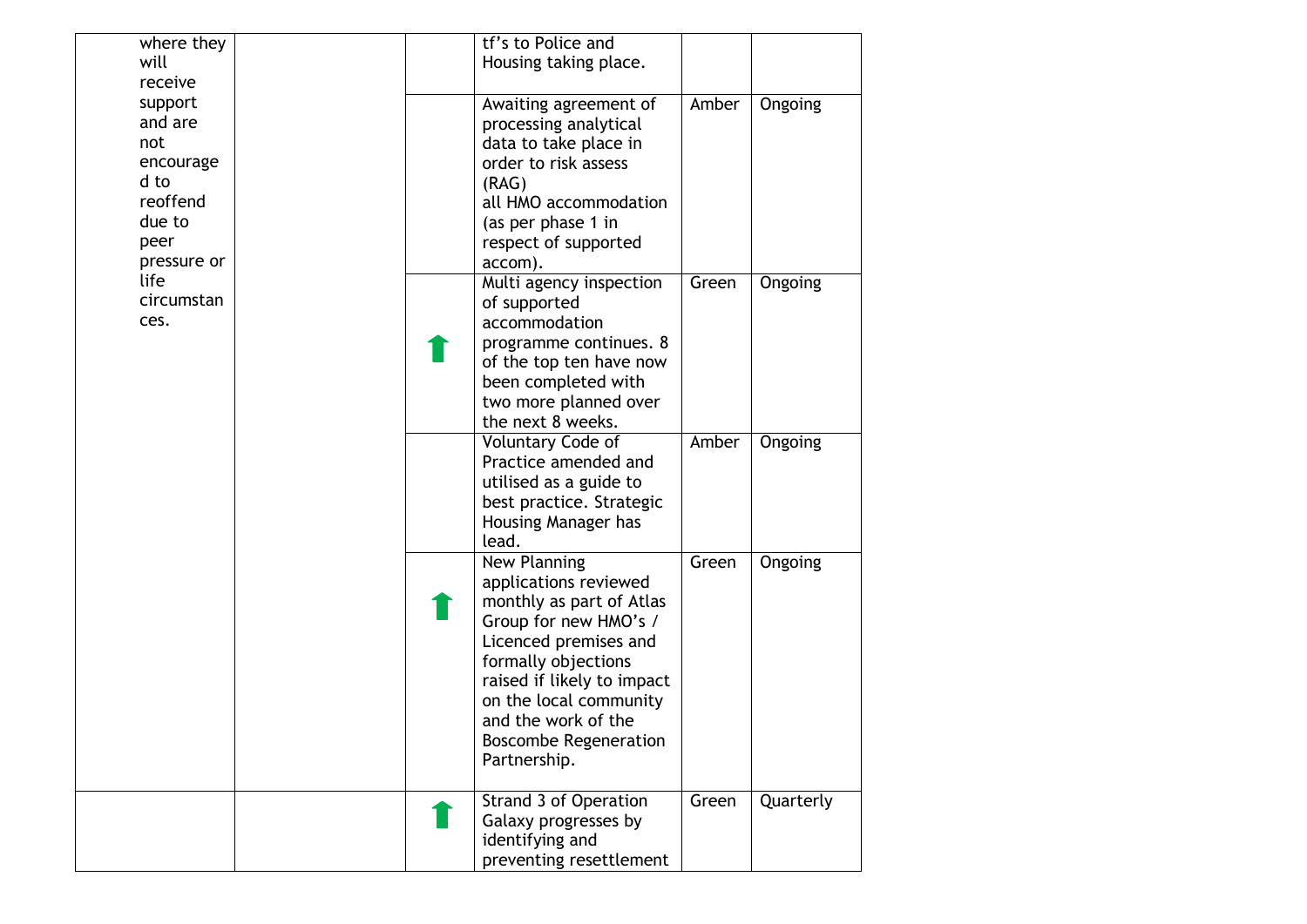|                  |                                                     | Boscombe area without   |                                                                                                                                                                                                                                                                                                                                                                                                                                                  |     |          |
|------------------|-----------------------------------------------------|-------------------------|--------------------------------------------------------------------------------------------------------------------------------------------------------------------------------------------------------------------------------------------------------------------------------------------------------------------------------------------------------------------------------------------------------------------------------------------------|-----|----------|
|                  |                                                     | support the SP Hub in   |                                                                                                                                                                                                                                                                                                                                                                                                                                                  |     |          |
|                  |                                                     | placements. Probation   |                                                                                                                                                                                                                                                                                                                                                                                                                                                  |     |          |
|                  |                                                     |                         |                                                                                                                                                                                                                                                                                                                                                                                                                                                  |     |          |
|                  |                                                     | representative in       |                                                                                                                                                                                                                                                                                                                                                                                                                                                  |     |          |
| 49% of Boscombe  |                                                     | meetings and linked to  |                                                                                                                                                                                                                                                                                                                                                                                                                                                  |     |          |
| residents        |                                                     | Partnership Sgt in      |                                                                                                                                                                                                                                                                                                                                                                                                                                                  |     |          |
| be a significant |                                                     | <b>Operation Galaxy</b> |                                                                                                                                                                                                                                                                                                                                                                                                                                                  |     |          |
|                  |                                                     | operational knowledge   |                                                                                                                                                                                                                                                                                                                                                                                                                                                  |     |          |
|                  |                                                     | to re house vulnerable  |                                                                                                                                                                                                                                                                                                                                                                                                                                                  |     |          |
|                  |                                                     |                         |                                                                                                                                                                                                                                                                                                                                                                                                                                                  |     |          |
|                  |                                                     |                         |                                                                                                                                                                                                                                                                                                                                                                                                                                                  |     |          |
|                  |                                                     |                         |                                                                                                                                                                                                                                                                                                                                                                                                                                                  |     |          |
|                  |                                                     |                         |                                                                                                                                                                                                                                                                                                                                                                                                                                                  |     |          |
|                  |                                                     |                         |                                                                                                                                                                                                                                                                                                                                                                                                                                                  |     |          |
|                  |                                                     | fiscal year there has   |                                                                                                                                                                                                                                                                                                                                                                                                                                                  |     |          |
|                  |                                                     | been a decrease in the  |                                                                                                                                                                                                                                                                                                                                                                                                                                                  |     |          |
|                  |                                                     | incidents of the three  |                                                                                                                                                                                                                                                                                                                                                                                                                                                  |     |          |
|                  |                                                     |                         |                                                                                                                                                                                                                                                                                                                                                                                                                                                  |     |          |
|                  |                                                     | decrease. Personal ASB  |                                                                                                                                                                                                                                                                                                                                                                                                                                                  |     |          |
|                  |                                                     | also reduced by 1.2%    |                                                                                                                                                                                                                                                                                                                                                                                                                                                  |     |          |
|                  |                                                     | which relates to 4 less |                                                                                                                                                                                                                                                                                                                                                                                                                                                  |     |          |
|                  |                                                     | ASB, as has             |                                                                                                                                                                                                                                                                                                                                                                                                                                                  |     |          |
|                  |                                                     |                         |                                                                                                                                                                                                                                                                                                                                                                                                                                                  |     |          |
|                  |                                                     | directly linked to      |                                                                                                                                                                                                                                                                                                                                                                                                                                                  |     |          |
|                  |                                                     | rough sleeping and      |                                                                                                                                                                                                                                                                                                                                                                                                                                                  |     |          |
|                  | 5.1 Reduction from<br>perceiving ASB to<br>problem. |                         | of offenders into<br>local connection and<br>risk assessing<br>now party to this<br>process with a<br>attendance at monthly<br>respect of tf's.<br>utilises its network /<br>victims of ' cuckooing.<br>Since the start of the<br>number of reported<br>types of ASB. YTD 164<br>fewer incidents, a 6.7 %<br>classified incidents have<br>incidents of targeted<br>environmental by 62.%.<br>Police believe this is<br>positive action regarding | Red | Annually |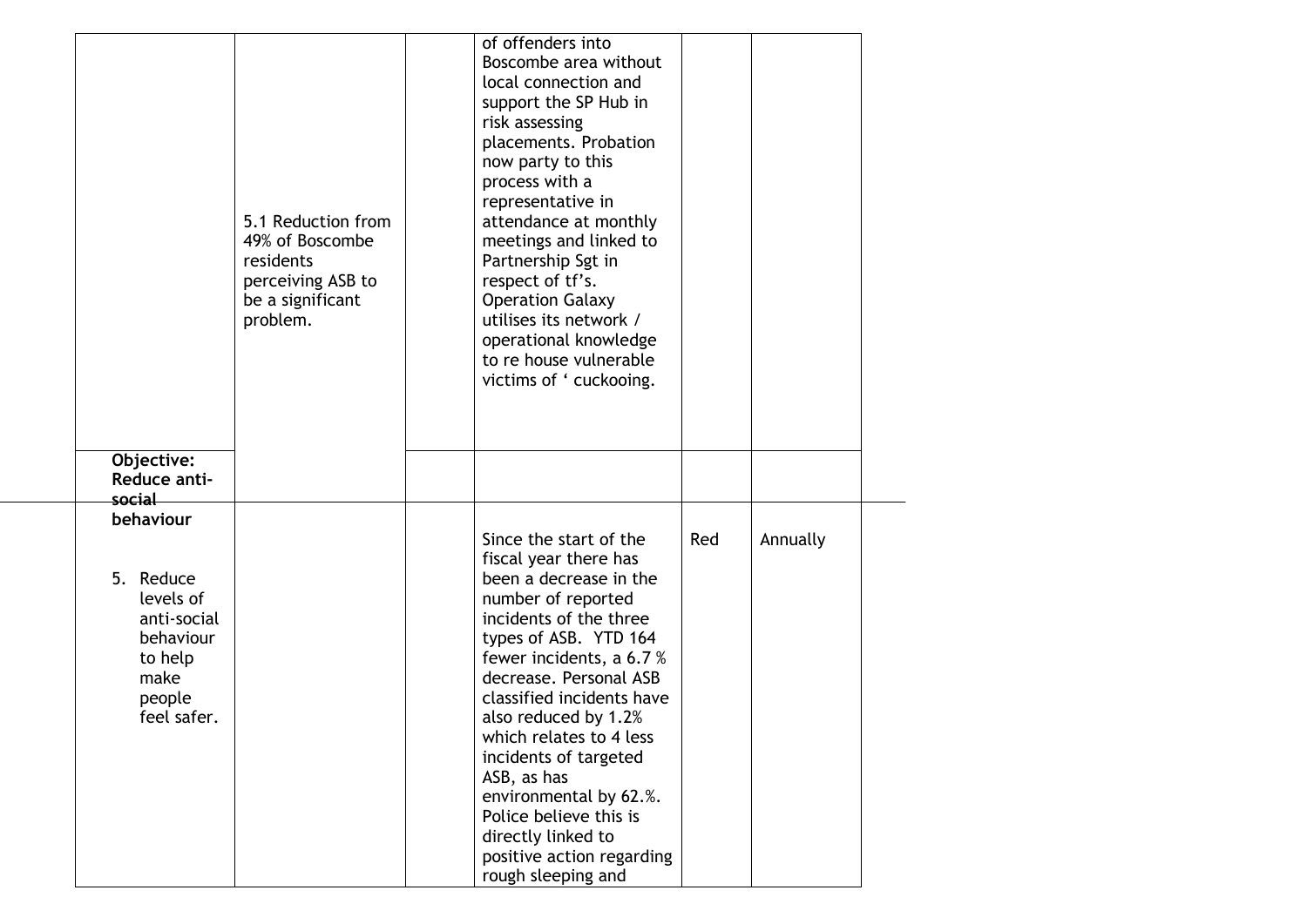|                                                                                                                                        |                                                                  | begging Over the past<br>12 months there have<br>been a number of<br>significant ASBO's:<br>13 regarding on street<br>drug dealing $(30+)$<br>additional ASBO's<br>applied for following<br>this summers Op Moped<br>7 regarding on street<br>prostitution.                                                                                 |       |         |
|----------------------------------------------------------------------------------------------------------------------------------------|------------------------------------------------------------------|---------------------------------------------------------------------------------------------------------------------------------------------------------------------------------------------------------------------------------------------------------------------------------------------------------------------------------------------|-------|---------|
|                                                                                                                                        | 5.2 Reduction from<br>79% of Boscombe<br>residents stating       | 80% in latest 2013<br>survey. 82% in 2012                                                                                                                                                                                                                                                                                                   | Amber | Annual  |
|                                                                                                                                        | that drunk & rowdy<br>people are a<br>problem in their<br>area.  | Officers continue to<br>take positive action<br>regarding drunk & rowdy<br>behaviour. 125 S27 & 30<br>dispersement notices<br>have been issued since<br>1 <sup>st</sup> Jan 2014. Borough<br>wide DPPO live from 1st<br>July 2014. Wet Tent<br>research being<br>undertaken with other<br>force areas with a view<br>to complimenting DPPO. | Amber | Ongoing |
| 6. Support<br>vulnerable<br>females involved<br>in on street<br>prostitution to<br>move away from<br>heroin addiction<br>and sex work. | 6.1 Number of<br>females who leave<br>on street<br>prostitution. | (Operation Planet<br>update)<br>With the needs<br>assessment complete, a<br>working strategic group<br>has formed to write a<br>new multi agency policy<br>for the CSP. First<br>meeting took place 18 <sup>th</sup>                                                                                                                        | Green | Ongoing |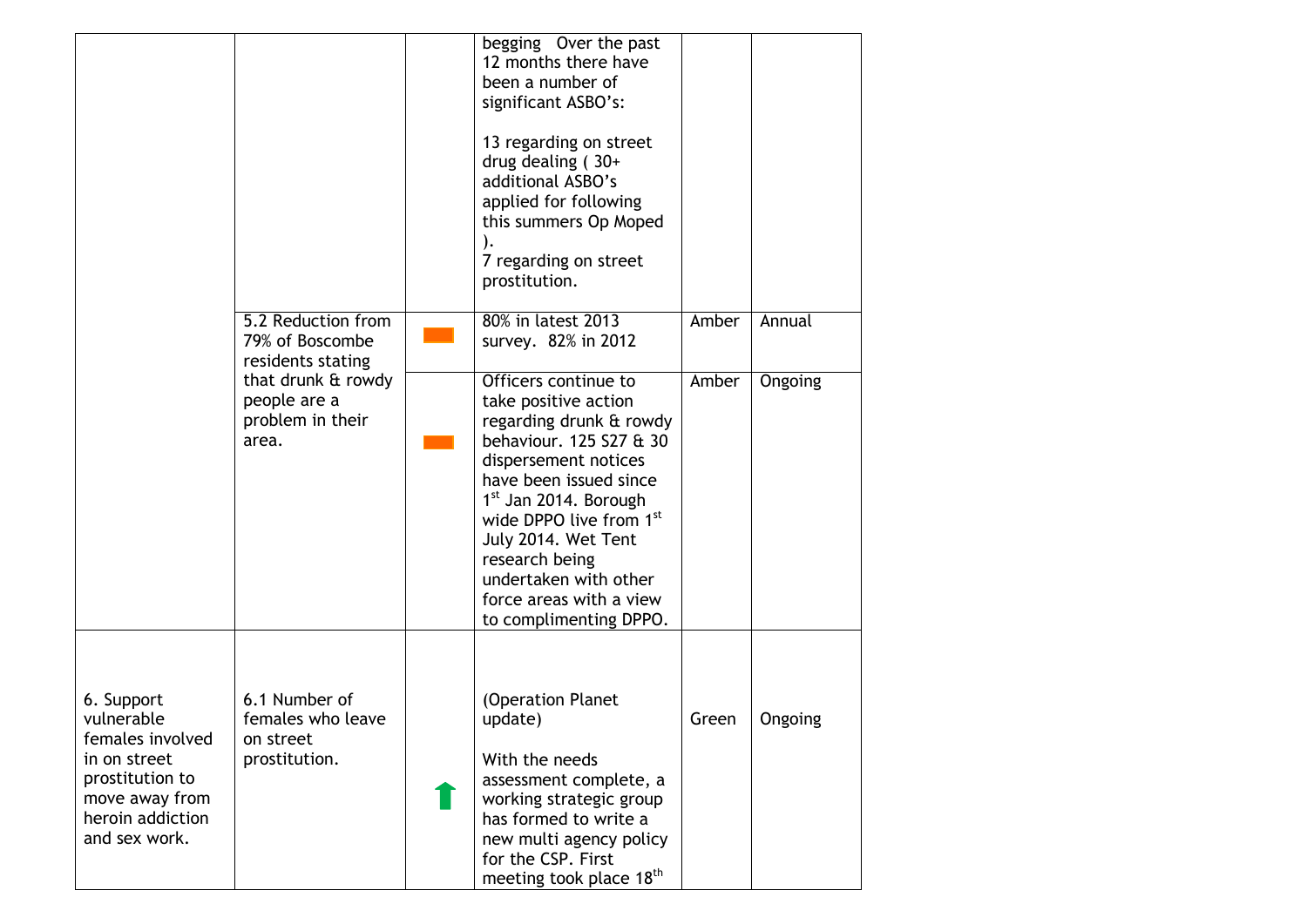|                                                |                                                                                             | June 2014. Sex Worker<br>Risk Assessment<br>Conferences continue<br>monthly with 9 females<br>having been referred<br>with ongoing actions.<br>Sex Worker Case<br>Manager is now in place<br>(PCC's funded worker)<br>with dual strategic and<br>operational role. |       |         |
|------------------------------------------------|---------------------------------------------------------------------------------------------|--------------------------------------------------------------------------------------------------------------------------------------------------------------------------------------------------------------------------------------------------------------------|-------|---------|
|                                                | 6.2 Number of<br>females who<br>engage in drugs<br>rehabilitation                           | <b>Ongoing through SWRAC</b>                                                                                                                                                                                                                                       | Amber | Ongoing |
|                                                | 6.3 Feedback from<br>the community<br>groups that on<br>street prostitution<br>has reduced. | Feed back from<br>Community leaders that<br>there has been a<br>significant reduction in<br>the number of on street<br>prostitutes and kerb<br>crawlers.                                                                                                           | Green | Ongoing |
| 7. Positive action<br>against kerb<br>crawlers | 7.1 Number of kerb<br>crawlers<br>prosecuted via<br>'change' course.                        | Over 400 kerb crawlers<br>processed via CJS with<br>over half receiving<br>conditional cautions and<br>placed on the 'change'<br>course. Less than 1.5%<br>reoffend rate.                                                                                          | Green | Ongoing |
|                                                | 7.2 Reduction of<br>vehicles reported<br>by community for<br>kerb crawling                  | Residents groups report<br>reduction/improvements                                                                                                                                                                                                                  | Green | Ongoing |

**Challenges for the Partnership to consider: Reducing the amount of supported accomodation in Boscombe ensuring a wider spread of commissioned/non commissioned services across the borough of Bournemouth.**